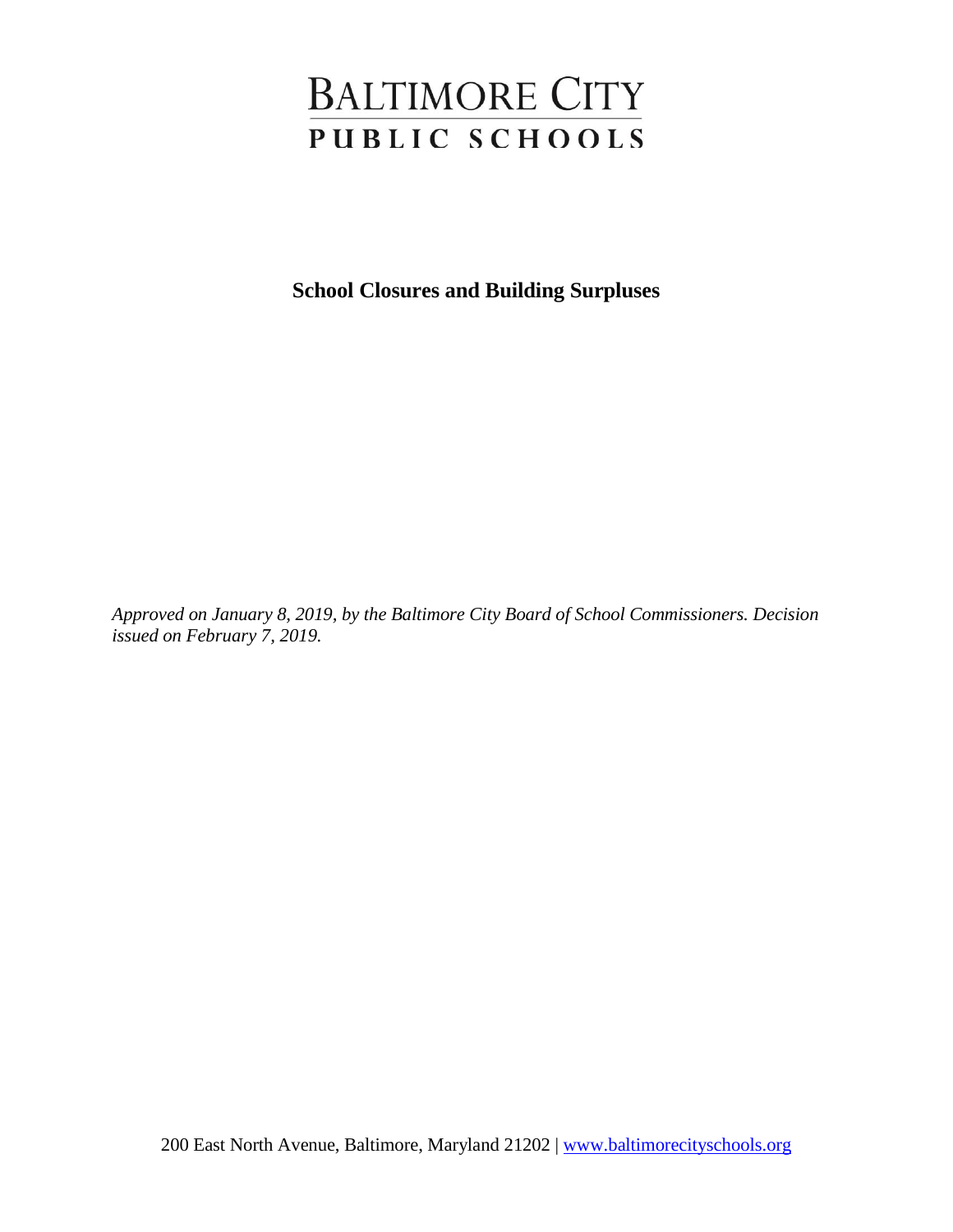Baltimore City Public Schools (City Schools) is committed to ensuring that students at all grade levels and in all areas of the city have access to the programs, opportunities, and supports they need to advance toward high school graduation and success in college and career. Each year, City Schools conducts a review of its school portfolio to ensure that a range of school options exists in every area of the city and that all schools are doing the best job possible of positioning students to succeed. This annual review includes consideration of academic performance, the renewal process for charter and operator-run schools, and ongoing evaluation of school buildings to guide renovation and replacement under the 21st Century School Buildings Program.

In November 2018, following the annual school portfolio review conducted in summer and fall 2018, the district recommended closing two schools at the end of the 2018-19 school year; this recommendation was revised in December 2018 to delay one school closing to the end of the 2019- 20 school year. In addition, the district recommended that four school buildings be "surplused" out of the district's buildings portfolio and returned to the City of Baltimore, three in 2019 and one in 2020.

In compliance with the Code of Maryland Regulations (COMAR), the decision to close schools and to dispose of school buildings requires time and community input. Community engagement is a pillar of City Schools' work, and the district therefore urged the public to provide input to inform the decision-making process and to help make sure necessary steps were being taken to meet the needs of students, families, and school communities.

The following report presents the details of the recommended school closures and building surpluses; the public engagement process; and the Baltimore City Board of School Commissioners' (the Board's) decisions regarding the recommendations.

## **Summary of the Recommendations**

#### *Closures with building surplus*

- The original recommendation was to close Dr. Martin Luther King, Jr., Elementary/Middle School in summer 2019 and to surplus the building in summer 2019. Students in the elementary grades were to be zoned to nearby Edgecombe Circle Elementary School, while students in the middle grades could attend Pimlico Elementary/Middle School or participate in a school choice process to identify a new school for the 2019-20 school year. Subsequently, that recommendation was revised to delay closing Dr. Martin Luther King, Jr., Elementary/Middle School until summer 2020 and to surplus the building to the City of Baltimore in summer 2020, with the same provisions for students' schools for 2020-21 as noted above.
- In the 2017-18 portfolio review process, the Board voted to close one of two elementary school facilities in the Sandtown community, and to collaborate with the community on decisions regarding which facility to close and to determine the grade configuration of the new combined program. Following that process, the recommendation this year was to close Gilmor Elementary School effective summer 2019 and to surplus the building to the City of Baltimore in summer 2019. Students will be zoned to William Pinderhughes Elementary/Middle School.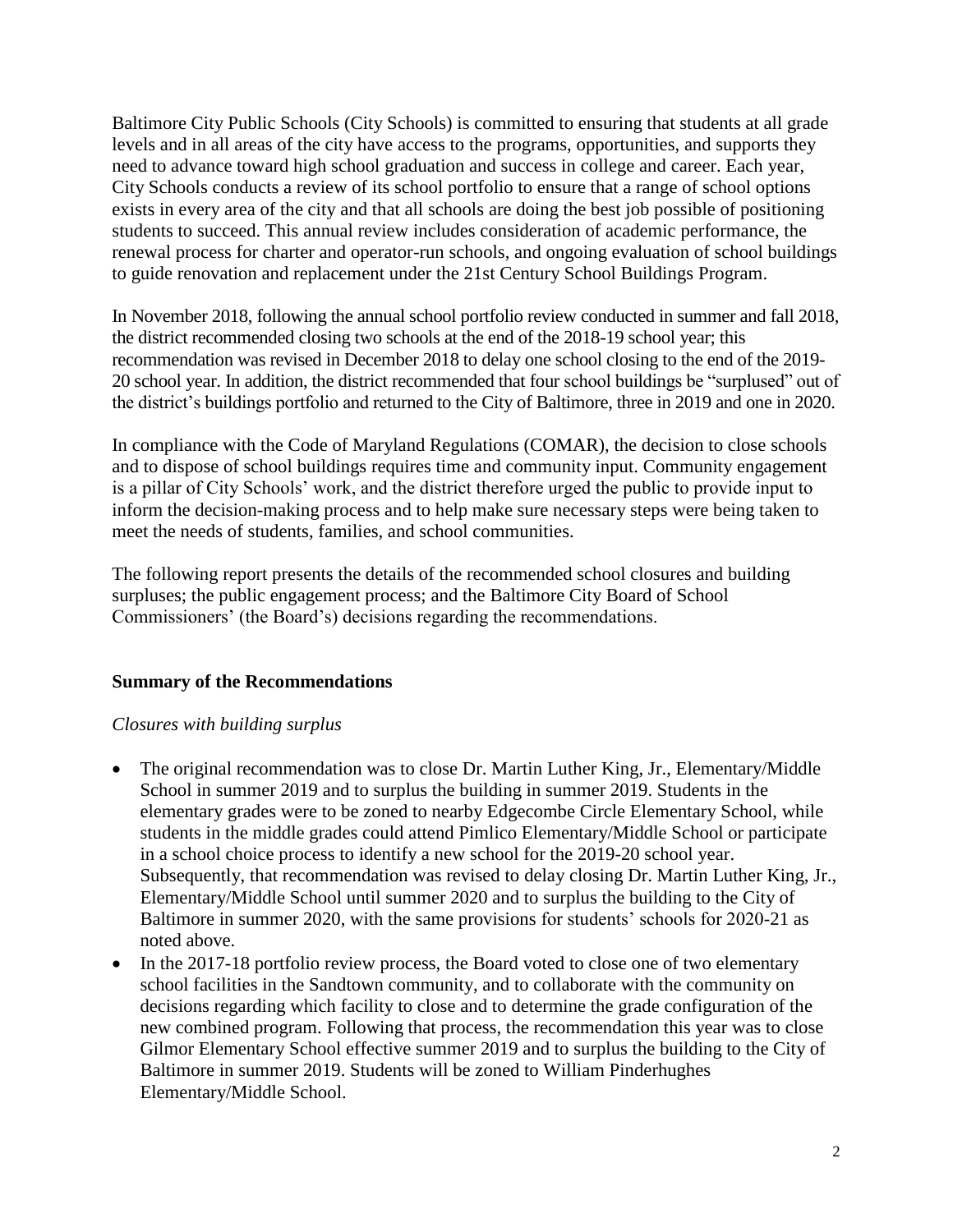#### *Additional building surplus*

- The recommendation was made to surplus the Dr. Roland N. Patterson building to the City of Baltimore in summer 2019, as it will no longer house a school program after the relocation of KIPP Harmony Academy (a charter school) to a new building and is not required for educational use.
- Additionally, the Lake Clifton building was recommended for surplus in summer 2019. That vote was postponed until spring 2019 so that City Schools and the City of Baltimore can work out a plan for athletic fields for the REACH! Partnership School, which will be moving out of the Lake Clifton building and into the newly renovated Fairmount-Harford building in summer 2019.

## **Public Engagement**

Beginning at a public meeting on November 13, 2018, when the Board received the district's recommendations on school closures and building surpluses, the district encouraged the public to provide input to inform decision making and to help make sure City Schools continues to take the necessary steps to meet the needs of its students, families, and school communities.

City Schools held school-based meetings at each of the schools recommended for closure and/or surplus. These individual meetings, held between November 15 and 27, 2018, were designed to allow families, staff, and community members to provide feedback and ask questions of district staff regarding the closure recommendation for their school or the surplusing of school buildings.

A formal, state-mandated public hearing on the recommendations was held on December 11, 2018, and a special Board session to hear public feedback was held on December 18, 2018. Both meetings were held at City Schools' district office (200 E. North Avenue, Baltimore, MD 21202); both were broadcast on the district's cable television station (Education Channel 77, available through the Comcast cable service in Baltimore City) and streamed live on the Internet.

Prior to the community meetings at each school, City Schools released a report with its recommendations. Copies were provided to members of the Board and uploaded to the City Schools website and websites of affected schools. The Mayor of Baltimore, along with city and state elected officials representing the districts of each affected school, were contacted about the recommendations. A printed copy of the report was provided to affected schools to be available for review by the public. Copies of the report were available upon request from the Board Office and the district's Engagement Department.

In addition to the community meetings and the public hearings, school-based steering committees were created at each school proposed for closure. Each of the steering committees met two times, and was charged with providing written comments to City Schools' Chief Executive Officer (CEO) and staff regarding the proposed closure or relocation of the steering committee's school. Members of the steering committees will continue to be engaged in the schools' transitions in the coming months.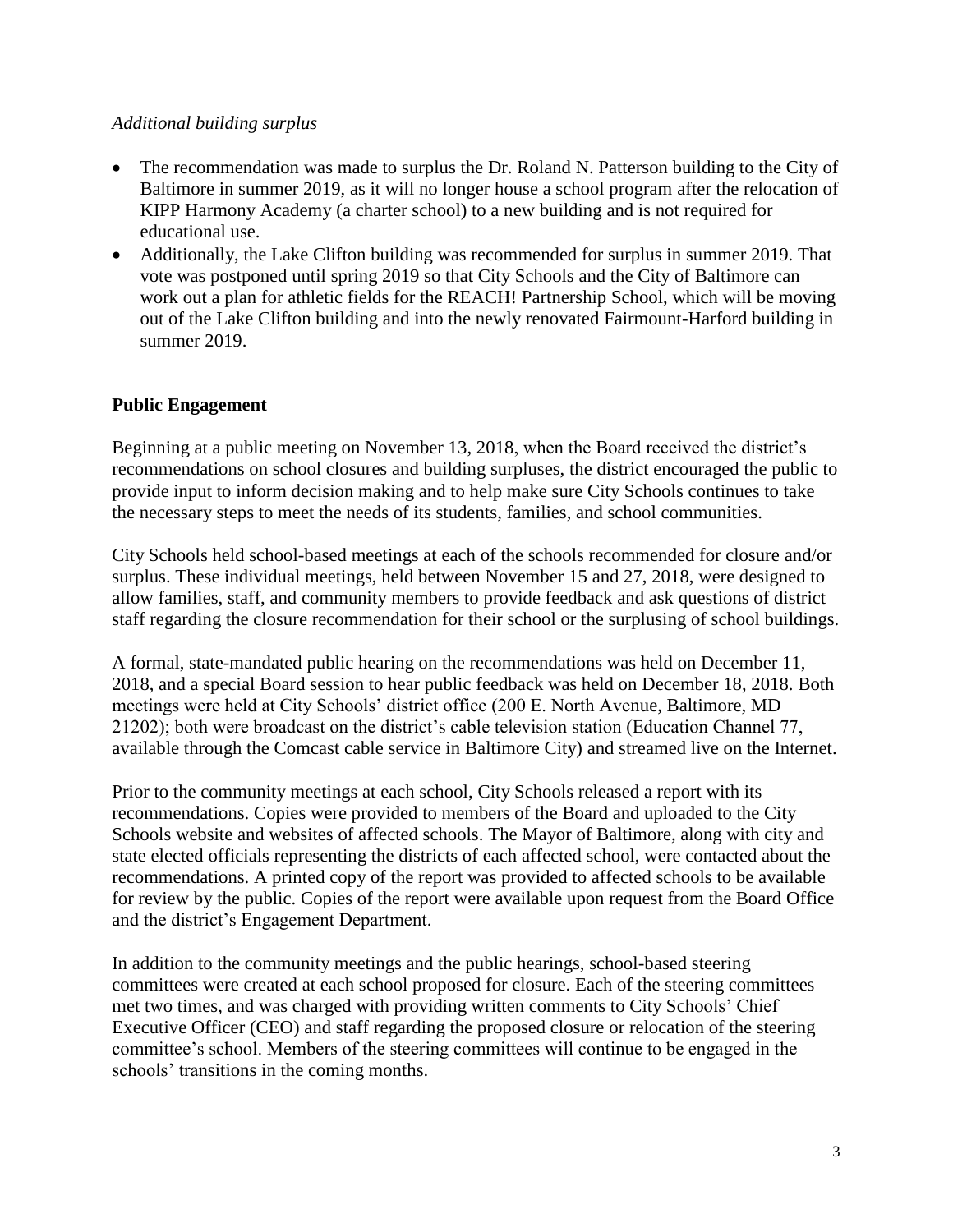The Board also accepted written comment or data on the proposed closures and surpluses until 5:00 p.m. on Friday, January 4, 2019. Stakeholders were advised to send their comments to the Board via postal or electronic mail.

## *Notice*

To inform the community about the portfolio review process and to encourage feedback on its recommendations, City Schools employed a variety of communication methods. As noted above, the report with initial recommendations that was presented to the Board at its meeting on November 13, 2018, was also posted on City Schools' website and individual school websites, with a link to the document provided on homepages. The Board meeting itself was televised (on Education Channel 77) and streamed online.

Formal notice providing detailed information about the December 11 public hearing and December 18 special Board session was advertised in the November 14, 2018, editions of two local newspapers, *The Baltimore Sun* and *The Daily Record*. The notice also included information about submitting written comment.

Copies of the formal notice and letters notifying families of the proposed school closures or surpluses, along with information about school-based meetings and opportunity to provide written feedback, were sent home with students more than two weeks prior to the December 11 public hearing. The notice was also available in the written recommendations report, which was made available online and at affected schools, as noted above. Finally, automated telephone calls were made to families at all schools included in the recommendations to notify them of the special session and public hearing; email messages were sent to families for whom City Schools had working email addresses; information was provided via recorded message on the district's automated telephone directory system; and notice was shared with steering committee members.

## **Recommendations Regarding Closures and Building Surpluses**

| <b>School</b>                    | <b>Recommendation</b>                         |
|----------------------------------|-----------------------------------------------|
| Dr. Martin Luther King, Jr.      | Original recommendation: Close in summer      |
| Elementary/Middle School         | 2019; surplus building to the City of         |
|                                  | Baltimore in summer 2019*                     |
| <b>Gilmor Elementary School</b>  | Close in summer 2019; surplus building to the |
|                                  | City of Baltimore in summer 2019              |
| Dr. Roland N. Patterson building | Surplus in summer 2019                        |
| Lake Clifton building            | Surplus in summer 2019 (vote postponed)       |

Following are recommendations presented to the Board at its public meeting on November 13, 2018, as part of the annual school portfolio review.

\*Note that the recommendation was revised during further engagement to close in summer 2020, with building surplus to the City of Baltimore in summer 2020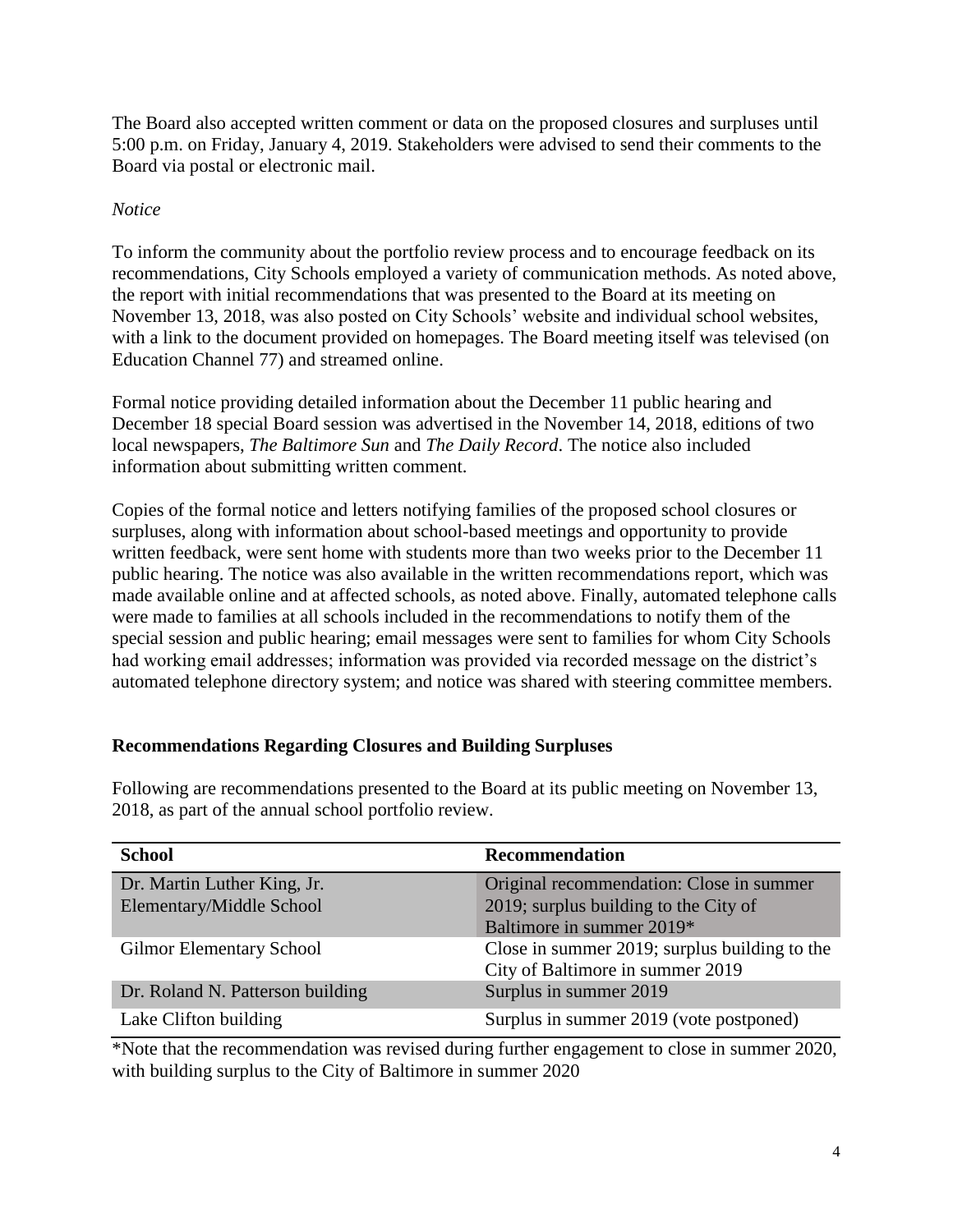## **Board Vote**

On January 8, 2019, beginning at 5:00 p.m., the Board held a special public meeting at which it voted on the portfolio review recommendations. In accordance with standard procedures, this meeting was televised on Education Channel 77 and was streamed online in real time.

#### *Code of Maryland Regulations*

As required by COMAR, the Board considered these factors when voting on whether the recommended schools should be closed, and the recommended buildings should be surplused to the city:

- Student enrollment trends
- Age or condition of school buildings
- Transportation
- Educational programs
- Racial composition of student body
- Financial considerations
- Student relocation
- Impact on community in geographic attendance area for school proposed to be closed and school or schools to which students would relocate

#### *The Vote*

All of the Board's nine voting members were in attendance at the January 8, 2019, meeting. The Board voted on the recommendations as follows.

| <b>School</b>                                           | <b>Recommendation</b>                                                                                                                                                                                                                                  | <b>Board Action</b> | Vote    |
|---------------------------------------------------------|--------------------------------------------------------------------------------------------------------------------------------------------------------------------------------------------------------------------------------------------------------|---------------------|---------|
| Dr. Martin Luther King, Jr.<br>Elementary/Middle School | Original<br>recommendation:<br>Close in summer 2019;<br>surplus building to the City<br>of Baltimore in summer<br>2019<br><b>Revised</b><br>recommendation:<br>Close in summer 2020;<br>surplus building to the City<br>of Baltimore in summer<br>2020 | Adopted             | $9-0$   |
| <b>Gilmor Elementary School</b>                         | Close in summer 2019;<br>surplus building to the City<br>of Baltimore in summer<br>2019                                                                                                                                                                | Adopted             | $9-0$   |
| Dr. Roland N. Patterson<br>building                     | Surplus in summer 2019                                                                                                                                                                                                                                 | Adopted             | $9 - 0$ |
| Lake Clifton building                                   | Surplus in summer 2019                                                                                                                                                                                                                                 | Vote postponed      | n/a     |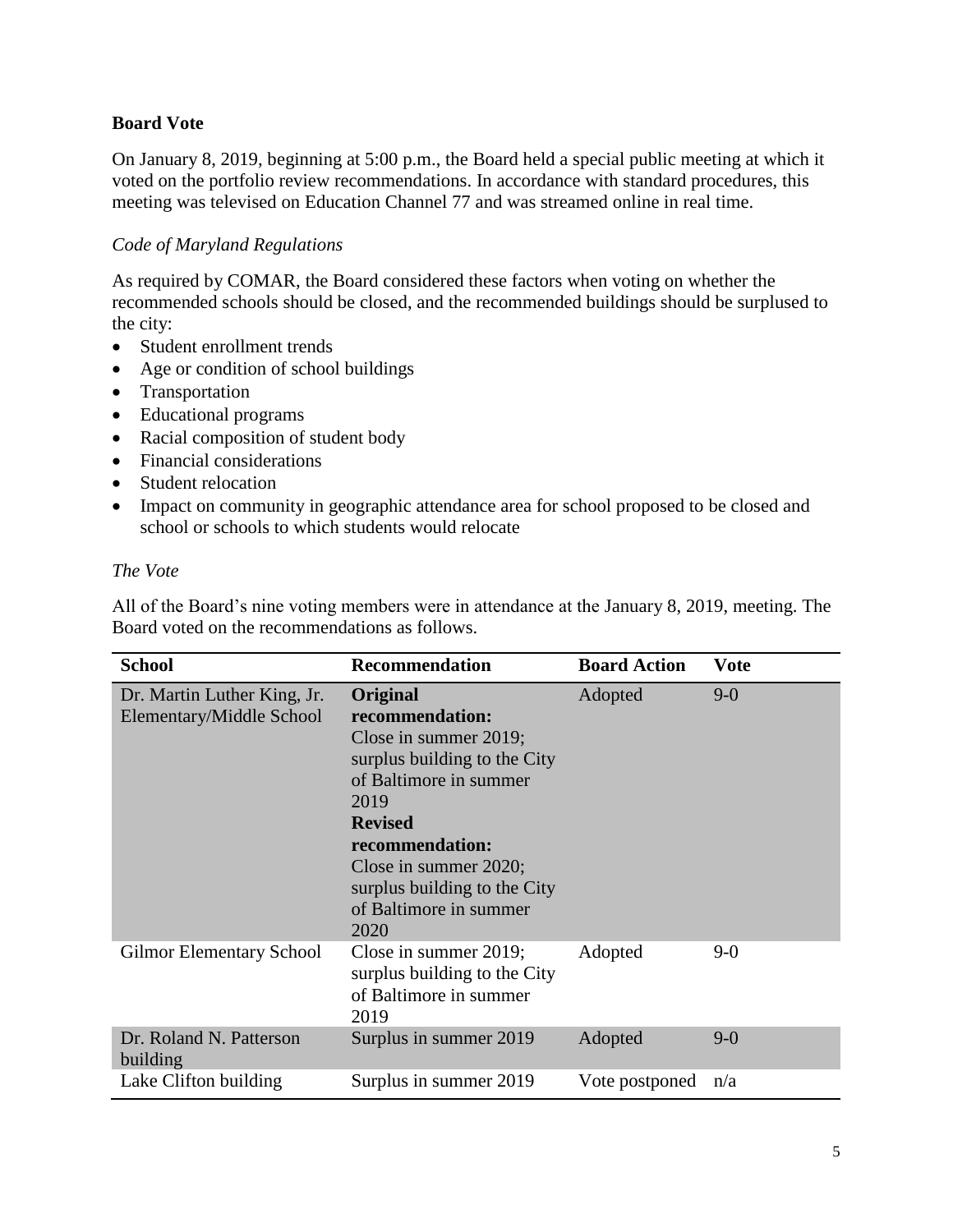Specific details regarding the recommendations, the Board's decisions, and supporting rationale follow.

# **Closures (with building surpluses where applicable)**

*Dr. Martin Luther King, Jr., Elementary/Middle School #254*

3750 Greenspring Avenue Baltimore, MD 21211

## **Summary**

- Dr. Martin Luther King, Jr., Elementary/Middle School is experiencing multiple challenges: a facility in extremely poor condition, low enrollment, and low academic performance.
- The facility's site on a hill has contributed to issues including leaks and flooding. In addition, the building needs multiple systems replaced. Out of over 150 buildings in the district's portfolio, the Dr. Martin Luther King, Jr., building is one of the most expensive to maintain due to needed repairs; it is 7th from the top of the repair ticket list that includes buildings of much larger size.
- The site's slope makes access and long-term repairs difficult.
- Dr. Martin Luther King, Jr., has a population of fewer than 300 students. Its middle grades program is one of the eight smallest in the district, with fewer than 100 students.
- Nearby Edgecombe Circle Elementary School is under-enrolled with a population just over 200 students. It has space in its main building and an unoccupied attached modular and portable building.
- Combining these two small elementary programs into one building would move Dr. Martin Luther King, Jr., students to a less troubled facility and provide more resources to all students through per-pupil funding.

## **School Data**

The PARCC (Partnership for Assessment of Readiness for College and Careers) assessment, aligned to Maryland's College and Career-Ready Standards, is administered in both Math and English Language Arts (ELA) in grades 3-8. Values on PARCC tests represent percentage of students meeting or exceeding expectations (score of 4 or 5). Mean scale scores are displayed in aggregate for each available year. These results are based on all students who tested and received a valid scale score.

| <b>PARCC Results</b>              | 2015-16 |                 | 2016-17 |                 | 2017-18 |                 |
|-----------------------------------|---------|-----------------|---------|-----------------|---------|-----------------|
|                                   | School  | <i>District</i> | School  | <i>District</i> | School  | <i>District</i> |
| Math (grades 3–5), percentage of  | 5.6%    | $15.1\%$        | 4.8%    | $15.6\%$        | 8.6%    | 16.9%           |
| students at proficiency level 4/5 |         |                 |         |                 |         |                 |
| Math (grades 3–5), mean scale     | 697.9   | 715.2           | 708.8   | 715.9           | 707.1   | 715.9           |
| score                             |         |                 |         |                 |         |                 |
| ELA (grades 3–5), percentage of   | 5.6%    | 12.7%           | $6.0\%$ | $14.2\%$        | 5.4%    | 16.5%           |
| students at proficiency level 4/5 |         |                 |         |                 |         |                 |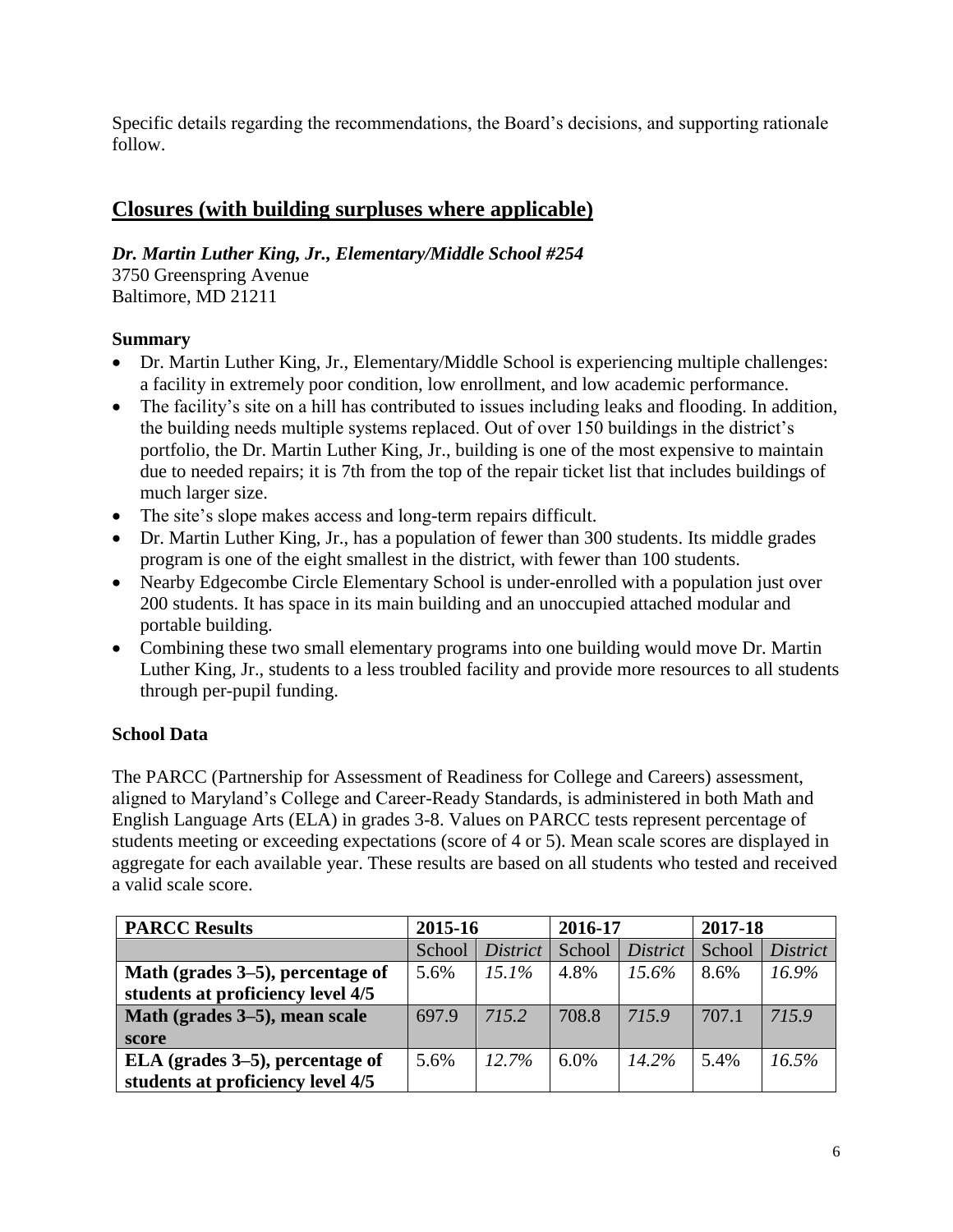| ELA (grades 3–5), mean scale      | 698.2 | 711.5 | 701.9 | 712.4    | 703.7 | 713.9    |
|-----------------------------------|-------|-------|-------|----------|-------|----------|
| score                             |       |       |       |          |       |          |
| Math (grades 6-8), percentage of  | 1.0%  | 8.2%  | 0.9%  | 8.6%     | 3.3%  | $10.9\%$ |
| students at proficiency level 4/5 |       |       |       |          |       |          |
| Math (grades 6–8), mean scale     | 699.0 | 708.0 | 696.3 | 707.5    | 702.5 | 710.5    |
| score                             |       |       |       |          |       |          |
| ELA (grades 6–8), percentage of   | 2.1%  | 14.8% | 8.3%  | $16.2\%$ | 8.7%  | 18.8%    |
| students at proficiency level 4/5 |       |       |       |          |       |          |
| ELA (grades 6–8), mean scale      | 709.5 | 715.2 | 709.8 | 715.9    | 710.2 | 717.8    |
| score                             |       |       |       |          |       |          |

| <b>School Climate</b>             | 2013-14 | 2014-15 | 2015-16 | 2016-17 | 2017-18 |
|-----------------------------------|---------|---------|---------|---------|---------|
| Student attendance rate (%)       | 89.3%   | 89.5%   | 89.7%   | 87.4%   | 89.1%   |
| School climate (as indicated by % | 54.2%   | 59.7%   | 59.5%   | 59.7%   | $N/A^*$ |
| positive student responses on     |         |         |         |         |         |
| annual school survey)             |         |         |         |         |         |

*Attendance rates are calculated by dividing the total number of days of attendance by the total number of days enrolled during the entire school year using the official Maryland State Department of Education (MSDE) end-ofyear attendance file.*

*\* Student and staff surveys were not administered to the district in 2017-18 due to MSDE's intended implementation of their statewide climate survey. MSDE is now anticipating the administration of this survey in the 2018-19 school year.* 

| Grade          | 2014-15 | 2015-16 | 2016-17 | 2017-18 | 2018-19 |
|----------------|---------|---------|---------|---------|---------|
| Pre-k          | 40      | 26      | 24      | 30      | 34      |
| K              | 47      | 34      | 27      | 24      | 25      |
|                | 30      | 35      | 34      | 28      | 28      |
| $\overline{2}$ | 40      | 25      | 38      | 41      | 26      |
| 3              | 27      | 35      | 24      | 29      | 35      |
| 4              | 34      | 22      | 36      | 28      | 27      |
| 5              | 20      | 35      | 19      | 30      | 25      |
| 6              | 33      | 27      | 40      | 34      | 26      |
| $\mathbf{7}$   | 27      | 38      | 32      | 32      | 29      |
| 8              | 27      | 30      | 40      | 30      | 35      |
| <b>Total</b>   | 325     | 307     | 314     | 306     | 290     |

#### **Enrollment History**

*Total enrollment counts reflect the MSDE official enrollment file, which includes students enrolled on September 30 each year. This file is verified by MSDE prior to becoming the official enrollment count for the year.*

#### **Recommendations**

• **Original recommendation:** Close in summer 2019; surplus building to the City of Baltimore in summer 2019 **Revised recommendation:**

Close in summer 2020; surplus building to the City of Baltimore in summer 2020

• Rezone elementary grades students to Edgecombe Circle Elementary School.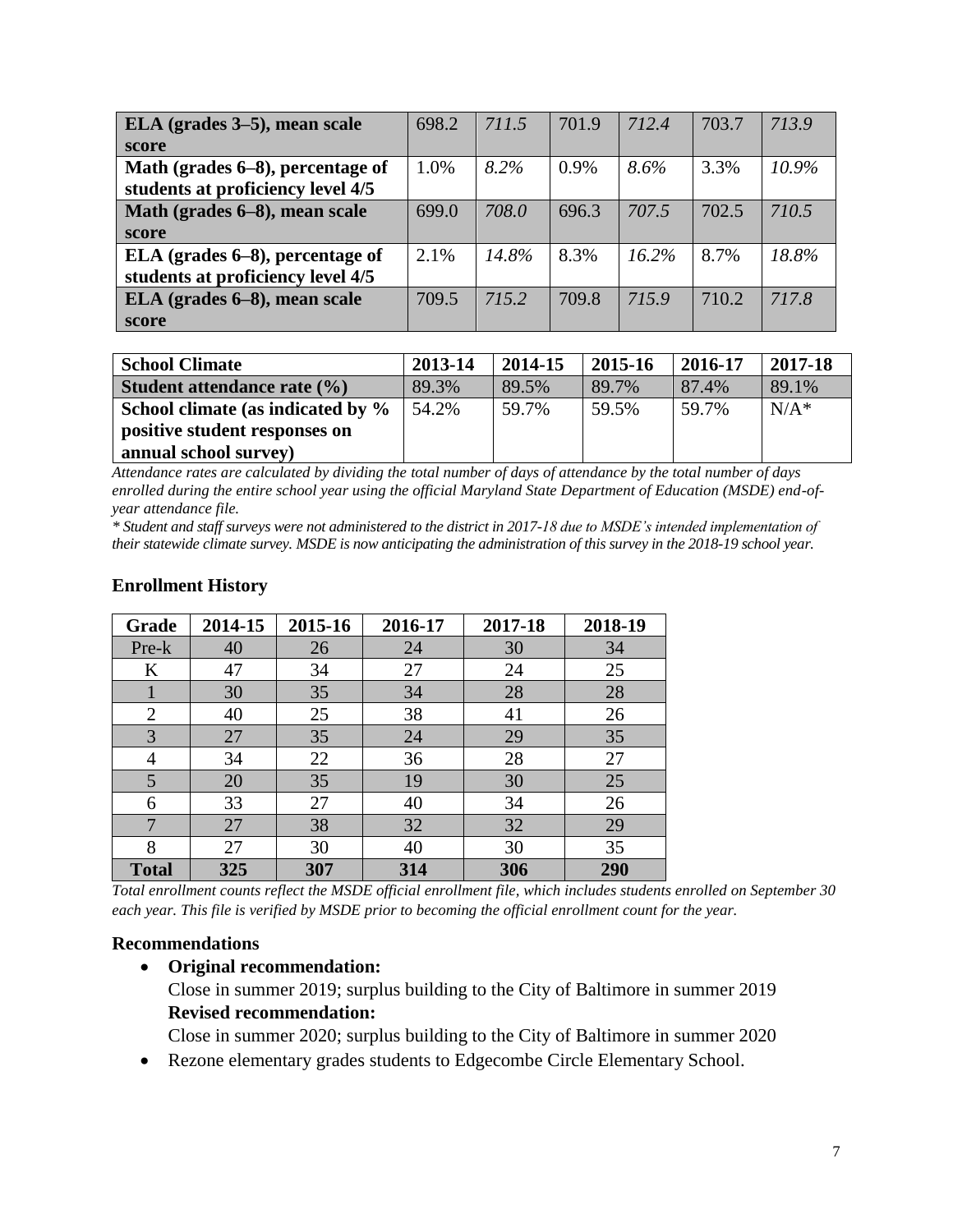• Offer current middle grades students the opportunity to attend Pimlico Elementary/Middle School, a building fully renovated and expanded under the district's 21st Century School Buildings Program.

## **Opportunities**

- Students would attend school facilities with fewer concerns.
- Students' chances for success would be improved by enabling them to attend schools with sufficient per-pupil funding to sustain rich, robust, and varied educational programs.
- Middle grades students will be able to attend the newly renovated  $21<sup>st</sup>$ -century building and program of Pimlico Elementary/Middle School.

## **Reasons for Closure**

- The Dr. Martin Luther King, Jr., facility is in poor condition and its location on a slope makes access and repair difficult.
- City Schools allocates resources to schools based on student enrollment. Because of its small number of students, Dr. Martin Luther King, Jr., Elementary/Middle School has limited resources to provide quality programming and does not have sufficient enrollment for longterm sustainability.

## **Board Action**

On January 8, 2019, the Board voted in favor of the CEO's revised recommendation to close Dr. Martin Luther King, Jr., Elementary/Middle School as of summer 2020 and to surplus the building to the City of Baltimore in summer 2020. The Board's decision gave consideration to the impact of the closing on the following factors:

- Student enrollment trends
- Age or condition of school buildings
- Transportation
- Educational programs
- Racial composition of student body
- Financial considerations
- Student relocation
- Impact on community in geographic attendance area for school proposed to be closed and school or schools to which students would relocate

## **Educational Programs Affected**

- Of the 37 staff members at Dr. Martin Luther King, Jr., Elementary/Middle School, 23 are in positions for delivery of instruction.
- There are 43 students with disabilities at the school: 27 students receive 80% or more of their education inside the general education classroom, 5 students receive 40–79% of their education inside the general education classroom, and 11 students receive less than 40% of their education inside the general education classroom.\*

• Dr. Martin Luther King, Jr. currently houses two pre-k classrooms.

*\*Sources: Unofficial September 30th Child Count as of November 29, 2018. These numbers are expected to change as a result of the MSDE data-cleansing process; final data anticipated by February 2019. Students enrolled in LRE W (4) are not included in the total.*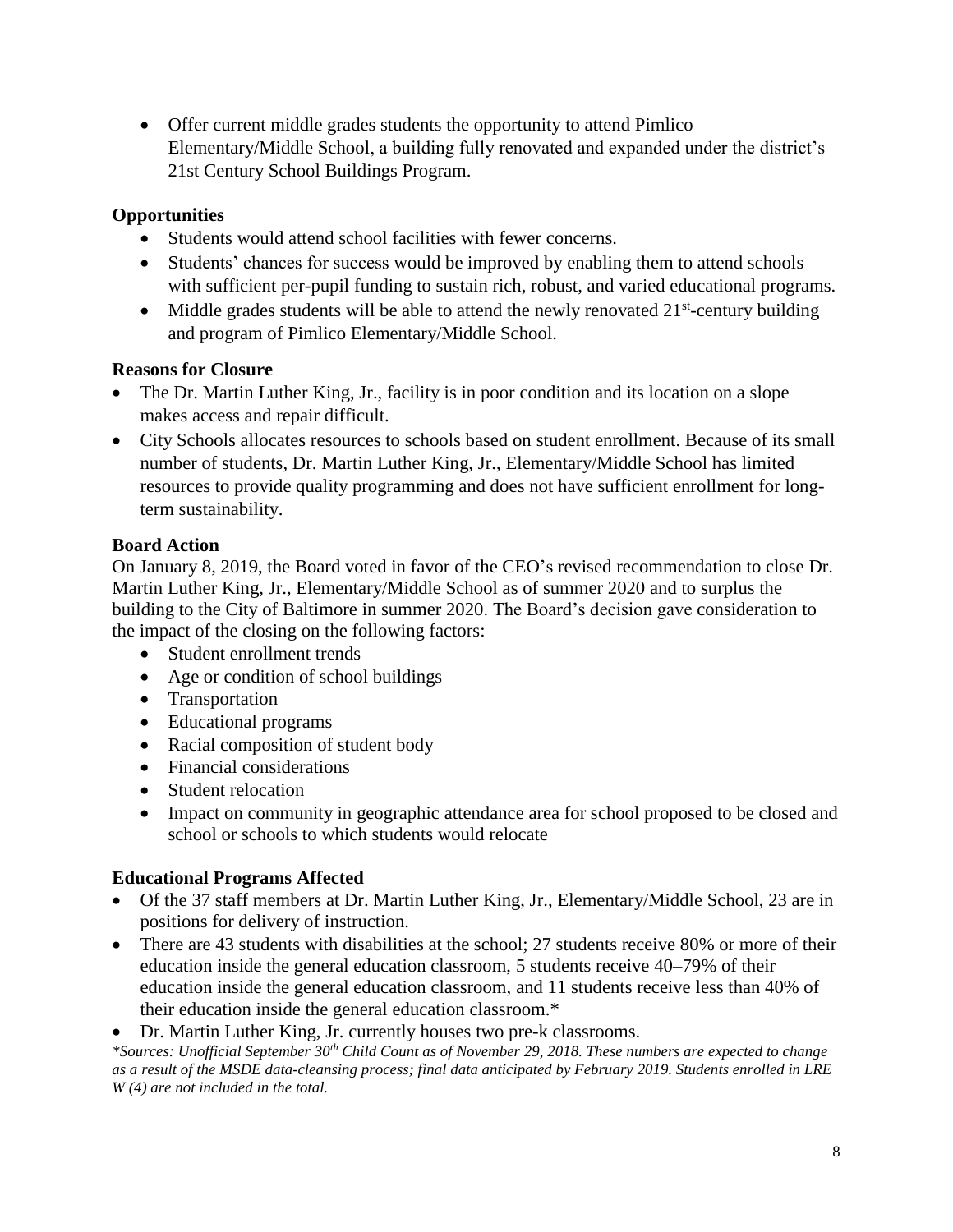## *Instruction*

City Schools elementary and elementary/middle school programs use district curricula aligned to the Maryland College and Career-Ready Standards including Wit and Wisdom, Eureka, and SABES. Teachers regularly participate in professional learning opportunities that district staff provide. Additionally, the Dr. Martin Luther King, Jr., program offers the following:

- Gifted and advanced learning programming
- Multi-Tiered System of Supports pilot site
- Achievement Network coached site
- Intensive learning site for literacy under City Schools' blueprint for success

## *Extracurricular Activities/Student Supports*

• New-Fit Sports (flag football, volleyball, cheer squad, soccer), after-school clubs sponsored by teachers, mentoring supports

## **Student Relocation**

- Under the recommendation to close Dr. Martin Luther King, Jr., Elementary/Middle School, elementary students would be zoned to Edgecombe Circle Elementary School.
- Middle grades students will be automatically enrolled to attend Pimlico Elementary/Middle School and can also choose from a range of other school options with available seats, including transformation schools, charter schools, and middle schools and middle grades programs through the middle school choice process.

## **Racial Composition**

• The racial compositions of Dr. Martin Luther King, Jr., Elementary/Middle School, Edgecombe Circle Elementary School, and Pimlico Elementary/Middle School are similar.

| 2017-18 School Year         | $\%$     | $\%$  | $\%$     | $\%$  | $\%$     | %       |
|-----------------------------|----------|-------|----------|-------|----------|---------|
|                             | African  | White | Hispanic | Asian | American | Pacific |
|                             | American |       |          |       | Indian   | Islande |
|                             |          |       |          |       |          |         |
| Dr. Martin Luther King, Jr. | 97.4     | 1.6   | 0.7      | 0.0   | 0.0      | 0.3     |
| Elementary/Middle School    |          |       |          |       |          |         |
| Edgecombe Circle            | 95.6     | 1.4   | 2.0      | 0.0   | 0.3      | 0.0     |
| <b>Elementary School</b>    |          |       |          |       |          |         |
| Pimlico                     | 95.9     | 1.6   | 2.2      | 0.0   | 0.0      | 0.0     |
| Elementary/Middle School    |          |       |          |       |          |         |

*Table has been adjusted to align with MSDE race and ethnicity categories. Previous table combined Asian and Pacific Islander."*

## **Student Transportation Considerations**

- City Schools provides yellow bus service for elementary students who live more than 1 mile from their zoned school.
- City Schools provides transportation assistance for secondary students who live more than 1.5 miles from their school. Transportation assistance for secondary students is in the form of Maryland Transit Administration (MTA) passes. Other transportation alternatives, such as yellow buses, may be provided to students with disabilities and in other circumstances.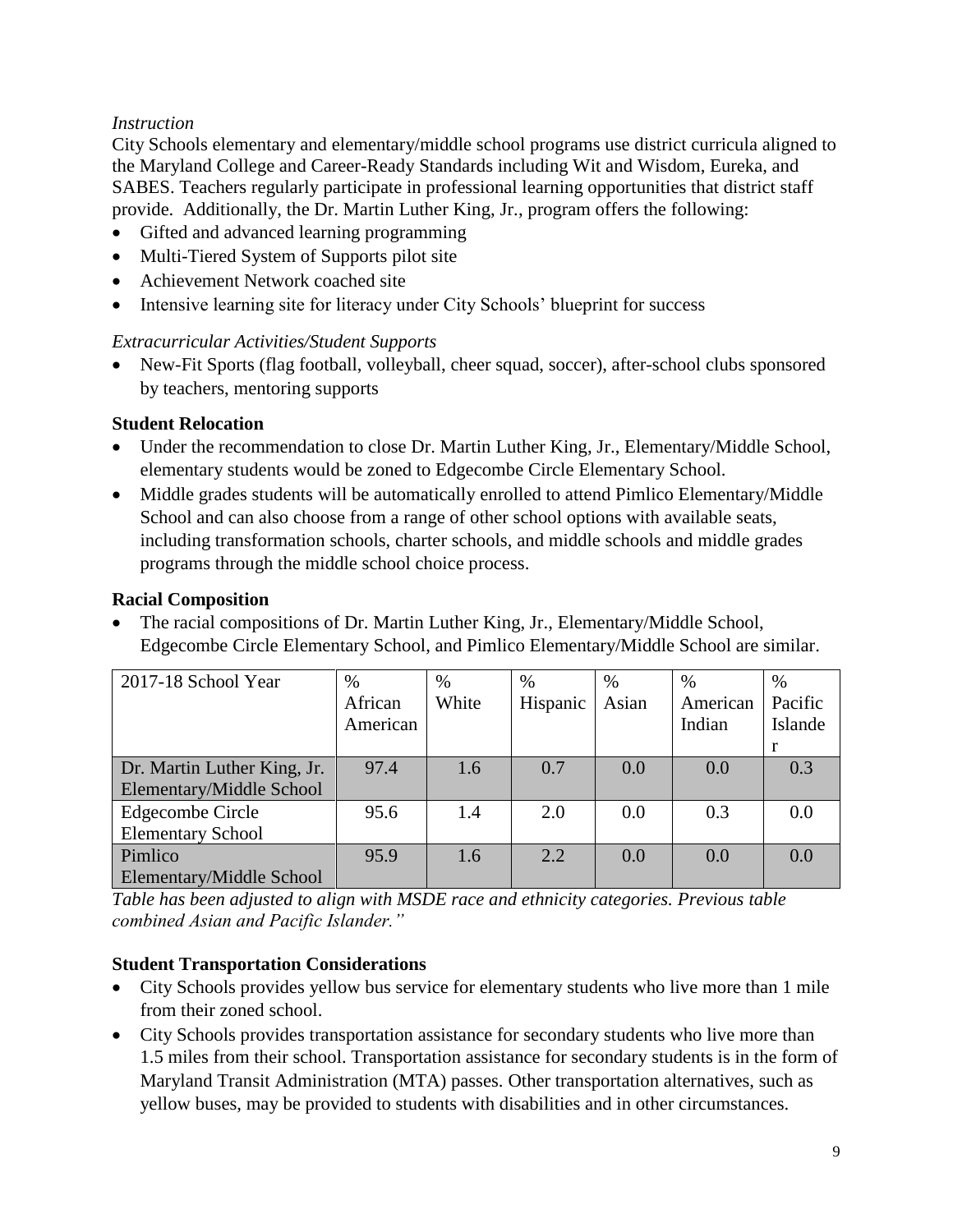- Students affected by the closure of middle grades at Dr. Martin Luther King, Jr., Elementary/Middle School will be provided MTA passes to the various schools they attend, if those schools are 1.5 miles or more from their homes.
- Students with disabilities will receive transportation services if required by their Individualized Education Programs (IEPs).

Program No. Program Name (Utilization); SY1718 Enrollment; SRC; Unofficial Excess Seats\* 234 Arlington \*If applicable, includes portable seats EM (133%); 570: 428: 272 SY1819: Pimlico design capacity=761 223 Pimlico EM  $(31\%)$ ; 318;<br> $1020$ ; 886 Park 62 Edge ombe le E (49%); 347 KIPP Harmony Wing Acad. EM (72%);<br>1521; 2113; 592  $\overline{u}$ 249 Medfield leights E (124%); 388: 314: 251 Callaway  $E(100%)$  $(100\%)$ <br>32, 331 **DAKEORD AVE 54 MI K EM**  $3\%)$ ; 306 BOARMAN AVE MALON 19; 113 384 Creative City E  $(na)$ ; na; na BELLE AVE 8 58 Dr. N. Pitts-Ashl **Arton** EN (90%); 425 472  $-47$ 64 Liberty E  $(112\%)$ ; 465;<br>415; -50 E EM 5 ConneXions MH (53%); 875;<br>1637; 762 M  $M<sub>+</sub>$ 21 Hilton E (103%): **SIR**<br>SIR 21st Century Bldgs 4:374. - 10 **Student Furthest Away:** Current **Propos** Dr. MLK PK-5 Students ä School ichool Dr. MLK 6-8 Students Dr. MLK dgecombe  $\blacktriangle$ Current 60 Gwynns Falls Proposed Edgecombe Circle PK-5 Students Distance .<br>Distance E (107%);<br>358; 334; -24 SY1819 Proposed School Zones Traveled Traveled SY1819 E Zones 142 Robert W. Eigin Park Coleman E (107%); Esri, HERE, DeLorme, Mapmy 636; 314; -22<br>Esri, HERE, DeLorme, Mapmy 646, 306; 314; -22<br>GIS unos community sor Mill, etMan contributors  $0.25$  $0.5$ **BALTIMORE CITY** 1 Miles GIS user community

*Distribution of Dr. Martin Luther King, Jr. Elementary/Middle School Students*

Date: 10/24/2018

PUBLIC SCHOOLS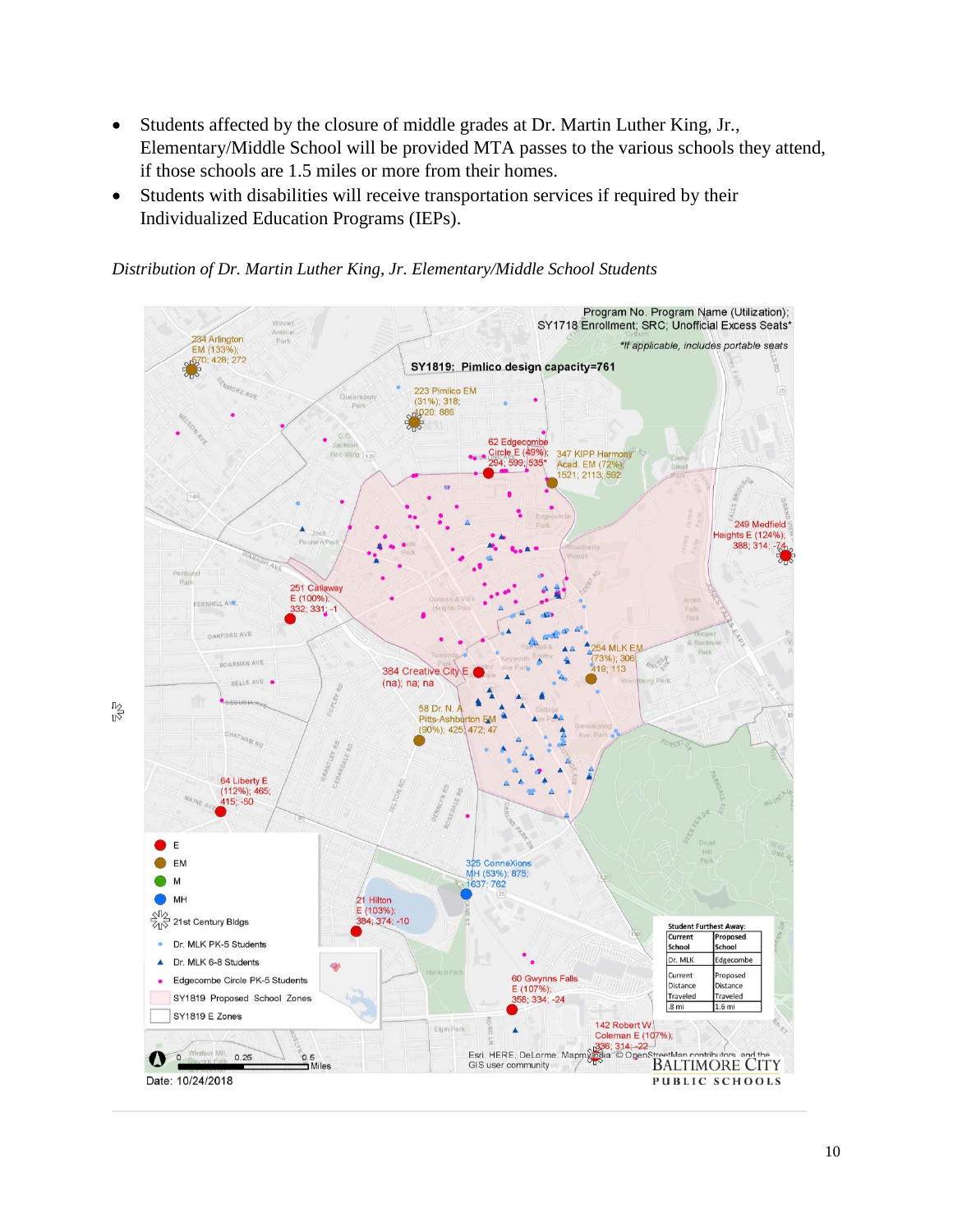#### **Facility Data**

Type: Traditional elementary/middle school State-rated capacity: 419 Grades served: pre-k -8 Building utilization rate\*: 69% (2018-19) Address: 3750 Greenspring Avenue, 21211 Planning area: NW A Date constructed: 1973 Site size: 2.32 acres Building area: 100,100 sq. ft.

Facility Condition Index\*\*: 68% Educational Adequacy Score\*\*: 60

#### *\* Based on unofficial 2018-19 student data*

*\*\* These two measures are reported in the 2012* State of School Facilities *report commissioned from Jacobs Project Management. The Facility Condition Index is an indicator of the building's condition derived by comparing the cost of renovating the existing building and the cost of constructing a new building of the same size; generally, a figure higher than 75% suggests new construction should be considered. An Educational Adequacy Score below 80 indicates that a building does not meet the standard for supporting excellent teaching and learning.*

#### **Financial Considerations**

• Dr. Martin Luther King, Jr. Elementary/Middle School's budget for the 2018-19 fiscal year is approximately \$2.3 million in grants and general fund dollars. Dollars linked to schools through the Fair Student Funding model will follow students to the schools they attend in the 2020-21 school year.

#### **Community Feedback and Input, and District Response**

- Dr. Martin Luther King, Jr., community members asked how the *Dr. Martin Luther King, Jr.*, name and what it stands for could be preserved. Staff responded that there is an official renaming process that can be initiated by schools/communities and that this work could be part of the community planning process that will happen prior to closure of the school. Additionally, the Board expressed a commitment to ensuring that the legacy of the school and Dr. King be maintained in some fashion in the district's portfolio of schools.
- Dr. Martin Luther King, Jr., community members expressed concerns that successful elementary grades programming at Dr. King be maintained at Edgecombe Circle Elementary School. Staff shared that during the planning year, district staff will work with school-based staff and the broader community to determine what aspects of both programs need to be retained in the merged school. This process will include an evaluation of programming, resources, and other supports to ensure the needs of the newly combined school are met.
- Dr. Martin Luther King, Jr., community members expressed concerns about combining middle grades students from two different communities and about adding more students to Pimlico for the 2019-20 school year, when students from Arlington Elementary/Middle School are also transitioning to Pimlico in that upcoming year. In part because of these concerns, the CEO changed her recommendation to closing Dr. Martin Luther King, Jr., Elementary/Middle School in summer 2020, with students relocating beginning in the 2020- 21 school year. This longer time allows a more in-depth process to bring school communities together and to address concerns related to climate and culture, safety, and academic planning for the newly combined school, in addition to providing more time for a similar process at Pimlico for middle grades students. This process will include combined events, focus groups, and other activities.
- Dr. Martin Luther King, Jr., community members expressed concerns about distance and safe travel for students to the Edgecombe Circle building. Staff members shared that the Pupil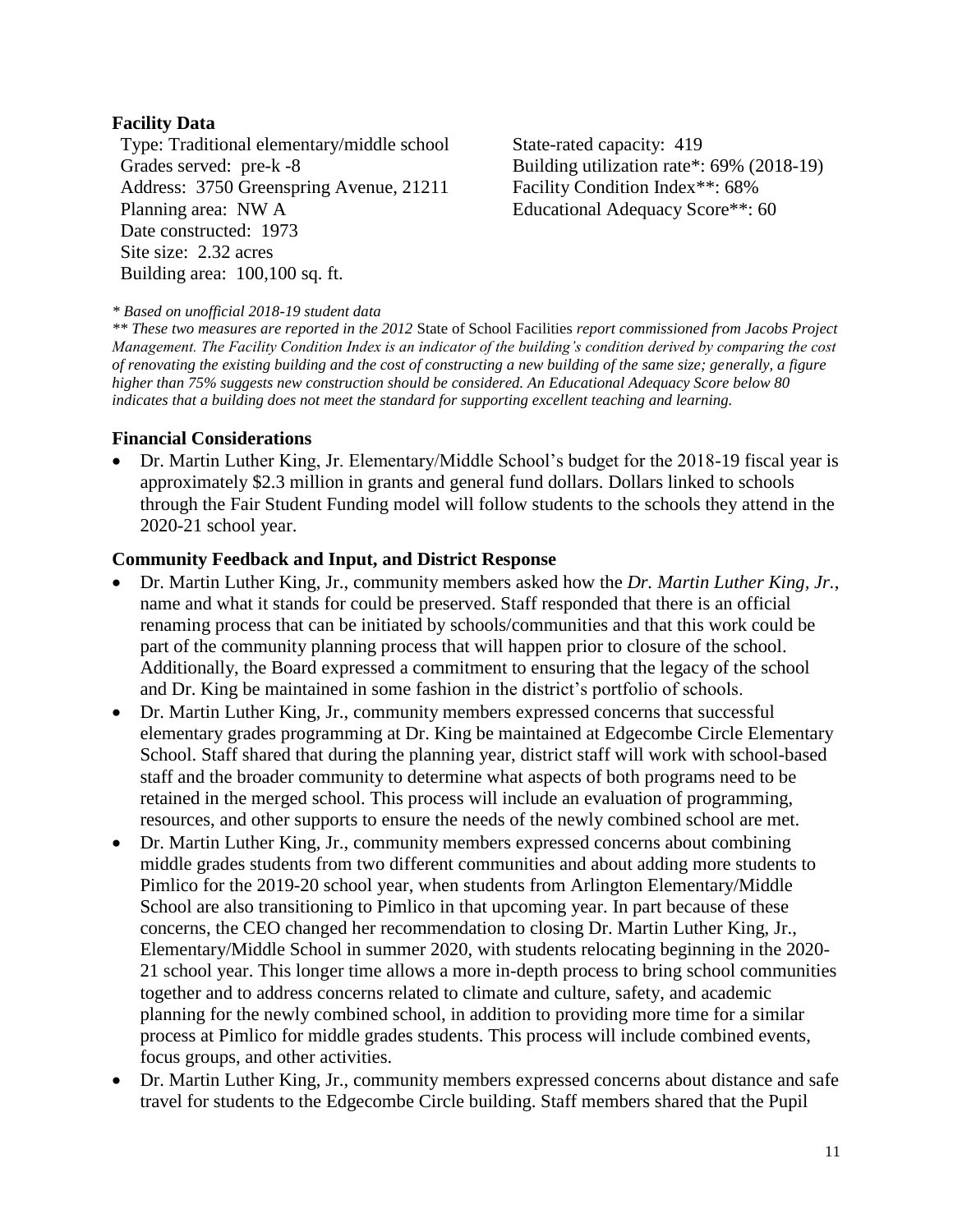Transportation Department will provide transportation for elementary grades students who live more than a mile from the Edgecombe Circle building. In addition, City Schools will work with school police and the City of Baltimore on plans for safe travel for students.

## **Summary of the Board's Final Decision**

• Based on the factors set forth herein, consideration of the CEO's recommendations, written and oral testimony of stakeholders, the portfolio review and school closure recommendation report, and various other documents, reports, and comments, Dr. Martin Luther King, Jr., Elementary/Middle School will close effective summer 2020. The Dr. Martin Luther King, Jr., building will be surplused to the City of Baltimore in summer 2020.

## *Gilmor Elementary School #107*

1311 N. Gilmor Street Baltimore, MD 21217

## **Summary**

- Gilmor Elementary School is a small school located in the Sandtown neighborhood of West Baltimore serving students in pre-k through grade 5. Gilmor is located near William Pinderhughes Elementary/Middle School, also a small school, which serves pre-k through 8.
- Both schools have had low enrollment for a number of years and do not have sufficient enrollment to provide robust programming to students.
- The Board considered a recommendation in 2017-18 to close William Pinderhughes Elementary/Middle School. After receiving community feedback, the Board instead voted to have staff engage the community in a process to select one of the two Sandtown schools to close in summer 2019, at the end of the 2018-19 school year. After a seven-month planning process, community planning team members selected Gilmor Elementary School as the facility to close.
- Pinderhughes and Gilmor are located less than  $\frac{1}{2}$  mile from each other. Combining these two small programs into one building will provide more resources to students through per-pupil funding.

## **School Data**

The PARCC (Partnership for Assessment of Readiness for College and Careers) assessment, aligned to Maryland's College and Career-Ready Standards, is administered in both Math and English Language Arts (ELA) in grades 3-8. Values on PARCC tests represent percentage of students meeting or exceeding expectations (score of 4 or 5). Mean scale scores are displayed in aggregate for each available year. These results are based on all students who tested and received a valid scale score.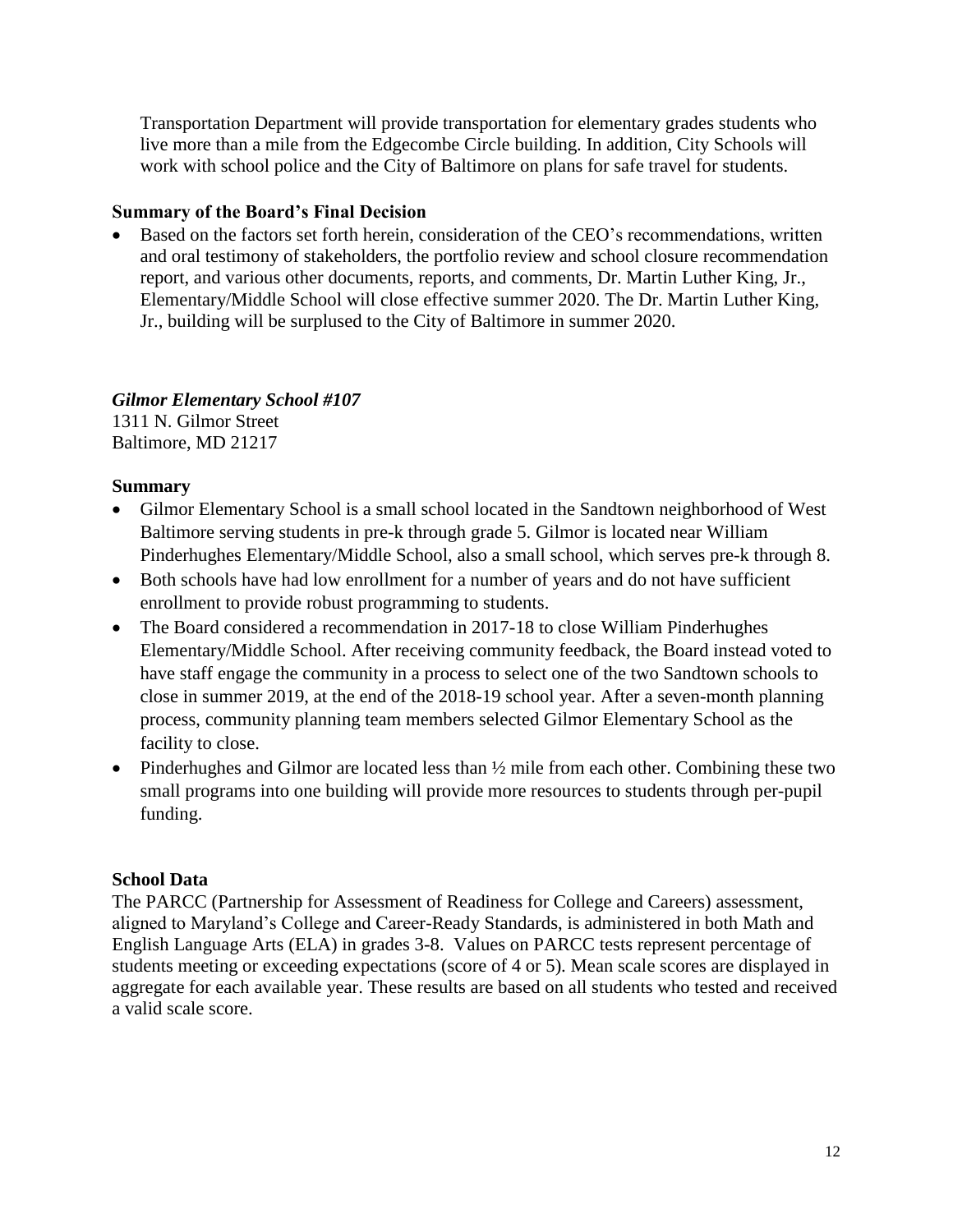| <b>PARCC Results</b>              | 2015-16 |                 | 2016-17 |                 | 2017-18 |                 |
|-----------------------------------|---------|-----------------|---------|-----------------|---------|-----------------|
|                                   | School  | <b>District</b> | School  | <i>District</i> | School  | <i>District</i> |
| Math (grades 3–5), percentage of  | 6.6%    | 15.1%           | 2.1%    | $15.6\%$        | 3.9%    | $16.9\%$        |
| students at proficiency level 4/5 |         |                 |         |                 |         |                 |
| Math (grades 3–5), mean scale     | 702.6   | 715.2           | 692.1   | 715.9           | 701.0   | 715.9           |
| score                             |         |                 |         |                 |         |                 |
| ELA (grades 3–5), percentage of   | 2.8%    | 12.7%           | 1.1%    | $14.2\%$        | 2.0%    | 16.5%           |
| students at proficiency level 4/5 |         |                 |         |                 |         |                 |
| ELA (grades 3–5), mean scale      | 696.5   | 711.5           | 694.1   | 712.4           | 699.1   | 713.9           |
| score                             |         |                 |         |                 |         |                 |

| <b>School Climate</b>             | 2013-14 | 2014-15 | 2015-16 | 2016-17 | 2017-18 |
|-----------------------------------|---------|---------|---------|---------|---------|
| Student attendance rate (%)       | 89.1%   | 90.1%   | 87.2%   | 84.3%   | 84.9%   |
| School climate (as indicated by % | 65.5%   | 58.2%   | 73.7    | 63.5    | $N/A^*$ |
| positive student responses on     |         |         |         |         |         |
| annual school survey)             |         |         |         |         |         |

*Attendance rates are calculated by dividing the total number of days of attendance by the total number of days enrolled during the entire school year using the official Maryland State Department of Education (MSDE) end-ofyear attendance file.*

*\* Student and staff surveys were not administered to the district in 2017-18 due to MSDE's intended implementation of their statewide climate survey. MSDE now anticipates administration of this survey in the 2018-19 school year.* 

| Grade        | 2014-15 | 2015-16 | 2016-17 | 2017-18 | 2018-19 |
|--------------|---------|---------|---------|---------|---------|
| Pre-K        | 46      | 34      | 42      | 31      | 28      |
| K            | 56      | 35      | 38      | 46      | 41      |
|              | 57      | 49      | 38      | 44      | 49      |
|              | 61      | 43      | 41      | 35      | 38      |
| 3            | 43      | 50      | 42      | 44      | 27      |
|              | 41      | 34      | 37      | 31      | 43      |
|              | 38      | 32      | 20      | 33      | 30      |
| <b>Total</b> | 342     | 277     | 258     | 264     | 256     |

## **Enrollment History**

*Total enrollment counts reflect the MSDE official enrollment file, which includes students enrolled on September 30 each year. This file is verified by MSDE prior to becoming the official enrollment count for the year.*

#### **Recommendations**

- Close Gilmor Elementary School in summer 2019.
- Surplus the Gilmor building to the City of Baltimore in summer 2019.
- Rezone students from Gilmor to William Pinderhughes Elementary/Middle School.

#### **Opportunities**

• Improve students' chances for success by enabling them to attend a school with sufficient student funding to sustain rich, robust, and varied educational programs.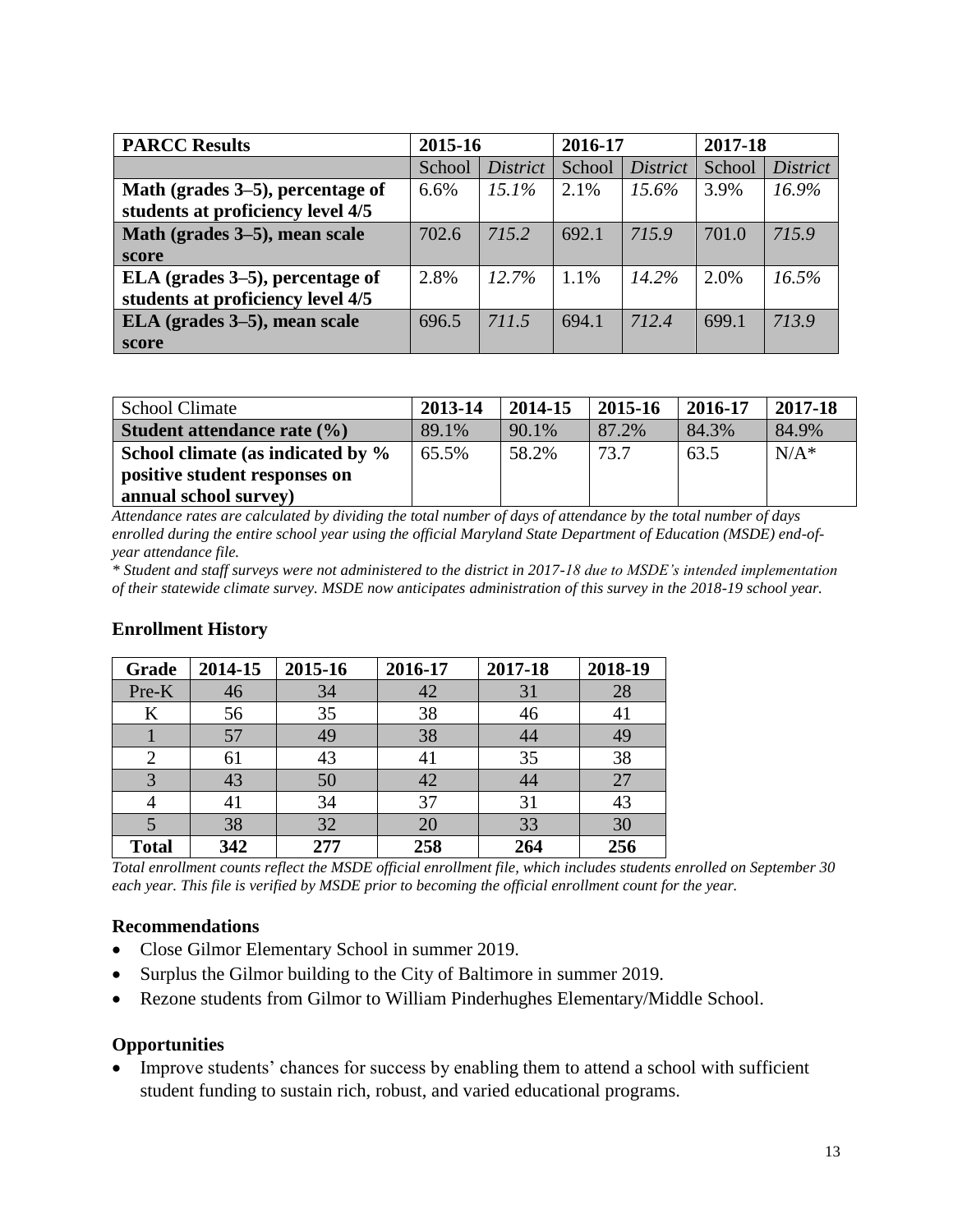- A pre-k to grade 8 configuration for the combined school preserves middle grades opportunities in the Sandtown neighborhood.
- Staff will continue to work with students and families on the newly combined school, with possibilities including renaming the school and reviewing academic programming.

## **Reasons for Closure**

- Gilmor Elementary School has had low enrollment over time. Because of its small number of students, Gilmor has limited resources to provide quality programming and does not have sufficient enrollment for long-term sustainability.
- In 2017, the Board voted for City Schools staff to engage with the community to determine which of the two Sandtown neighborhood schools would close in 2019. A community planning team working since spring 2018 recommended the closure of the Gilmor building, and this recommendation was made to the Board by the CEO.

## **Board Action**

On January 8, 2019, the Board voted in favor of the CEO's recommendation to close Gilmor Elementary School as of summer 2019 and to surplus the building to the City of Baltimore in summer 2019. The Board's decision gave consideration to the impact of the closing and surplus on the following factors:

- Student enrollment trends
- Age or condition of school buildings
- Transportation
- Educational programs
- Racial composition of student body
- Financial considerations
- Student relocation
- Impact on community in geographic attendance area for school proposed to be closed and school or schools to which students would relocate

## **Educational Programs Affected**

- Of the 36 staff members at Gilmor Elementary School, 23 are in positions for delivery of instruction.
- There are 29 students with disabilities at the school; 12 students receive 80% or more of their education inside the general education classroom, 4 students receive 40–79% of their education inside the general education classroom, and 13 students receive less than 40% of their education inside the general education classroom.\*
- Gilmor currently houses two pre-k classrooms.

*\*Sources: Unofficial September 30th Child Count as of November 29, 2018. These numbers are expected to change as a result of the MSDE data-cleansing process; final data anticipated by February 2019. Students enrolled in LRE J (2) and W (5) are not included in the total.* 

## *Instruction*

• City Schools elementary and elementary/middle school programs utilize district curriculum aligned to the Maryland College and Career-Ready Standards including Wit and Wisdom,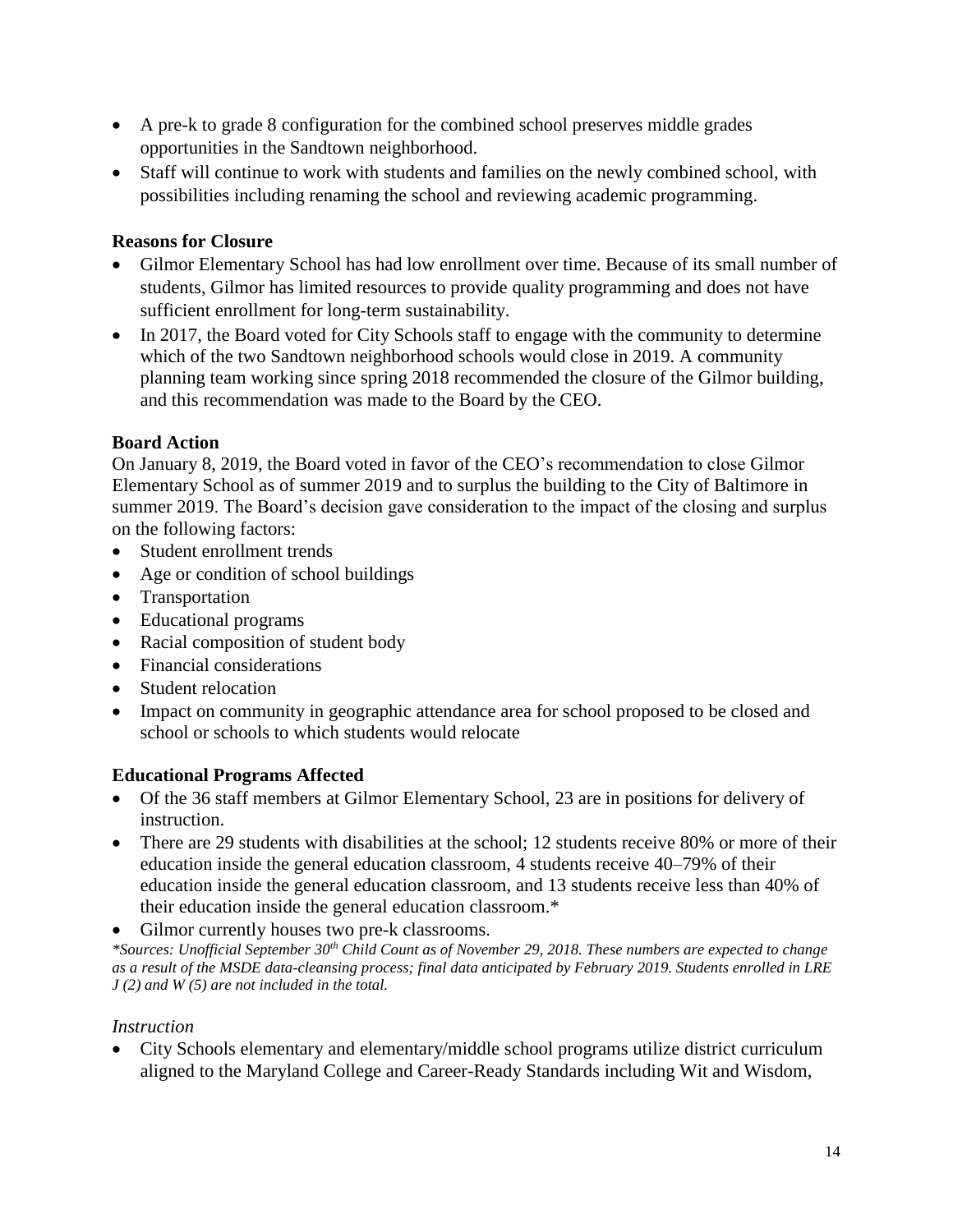Eureka, and SABES. The teachers regularly participate in the professional learning opportunities that district staff provide. The Gilmor program also offers the following:

- Gifted and advanced learning programming
- Amplify Start Strong coaching for first grade

## *Extracurricular Activities/Student Supports*

• Gilmor Elementary School is located adjacent to the Lillian Jones Recreation Center, and many students participate in after-school programming there.

## **Student Relocation**

• Under the recommendation to close Gilmor Elementary School, students would attend a newly combined school program in the William Pinderhughes Elementary/Middle School location.

## **Racial Composition**

• Gilmor and Pinderhughes have similar racial composition, both having above 95% African American students.

| 2017-18 School Year                              | $\%$<br>African<br>American | $\%$<br>White | $\%$<br>Hispanic | %<br>Asian | $\%$<br>American<br>Indian | $\%$<br>Pacific<br>Islande |
|--------------------------------------------------|-----------------------------|---------------|------------------|------------|----------------------------|----------------------------|
|                                                  |                             |               |                  |            |                            |                            |
| <b>Gilmor Elementary School</b>                  | 99.2                        | 0.0           | 0.8              | 0.0        | 0.0                        | 0.0                        |
| William Pinderhughes<br>Elementary/Middle School | 95.4                        | 1.1           | 3.0              | 0.0        | 0.4                        | 0.0                        |

*Table has been adjusted to align with MSDE race and ethnicity categories. Previous table combined Asian and Pacific Islander.*

## **Student Transportation Considerations**

- City Schools provides yellow bus service for elementary students who live more than 1 mile from their neighborhood school.
- City Schools provides transportation assistance for secondary students who live more than 1.5 miles from their school. Transportation assistance for secondary students is in the form of Maryland Transit Administration (MTA) passes. Other transportation alternatives, such as yellow buses, are sometimes provided to students with disabilities and in other circumstances.
- Students with disabilities will receive transportation services if required by their Individualized Education Programs (IEPs).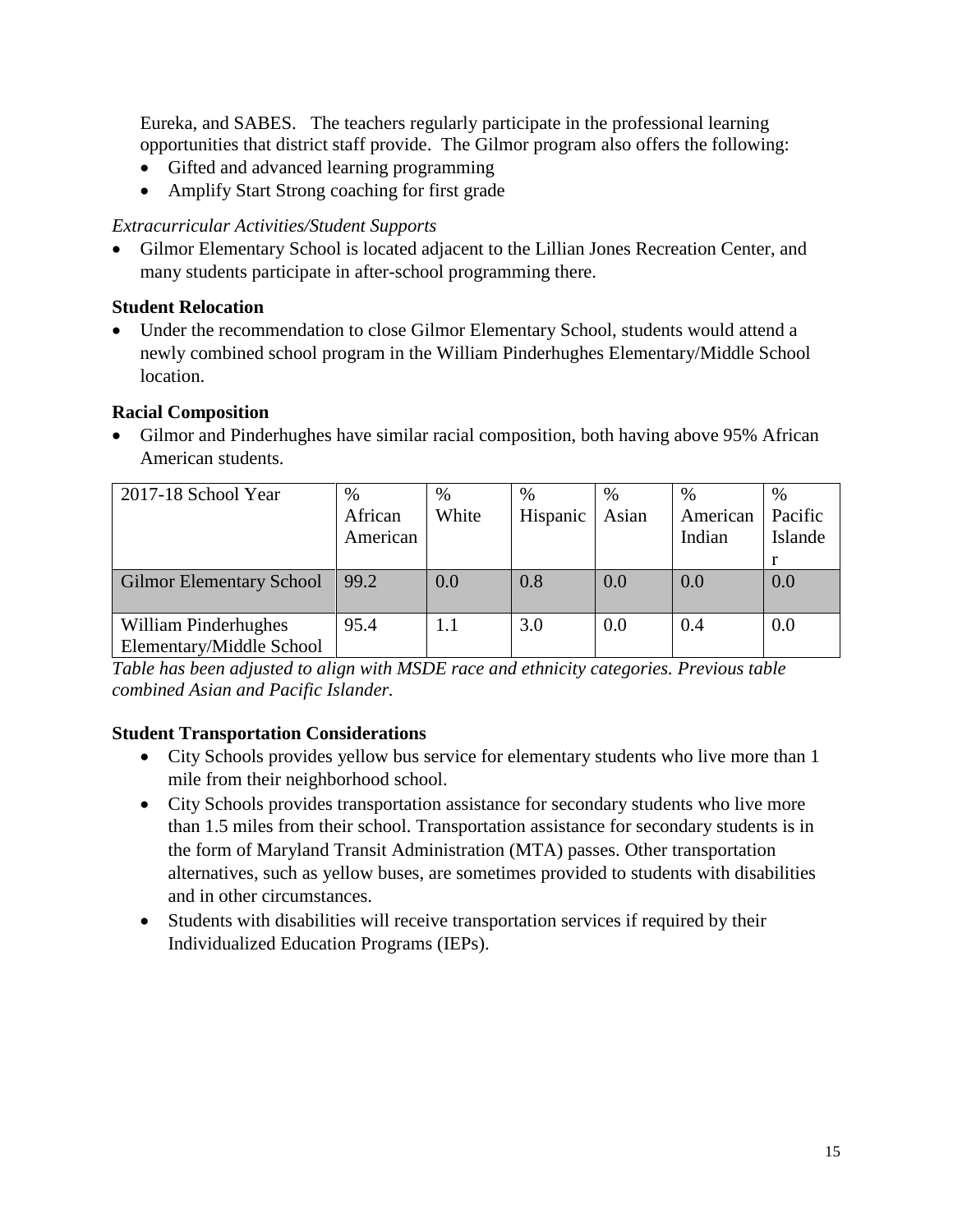#### *Distribution of Gilmor. Elementary School Students*



Date: 10/24/2018

**PUBLIC SCHOOLS**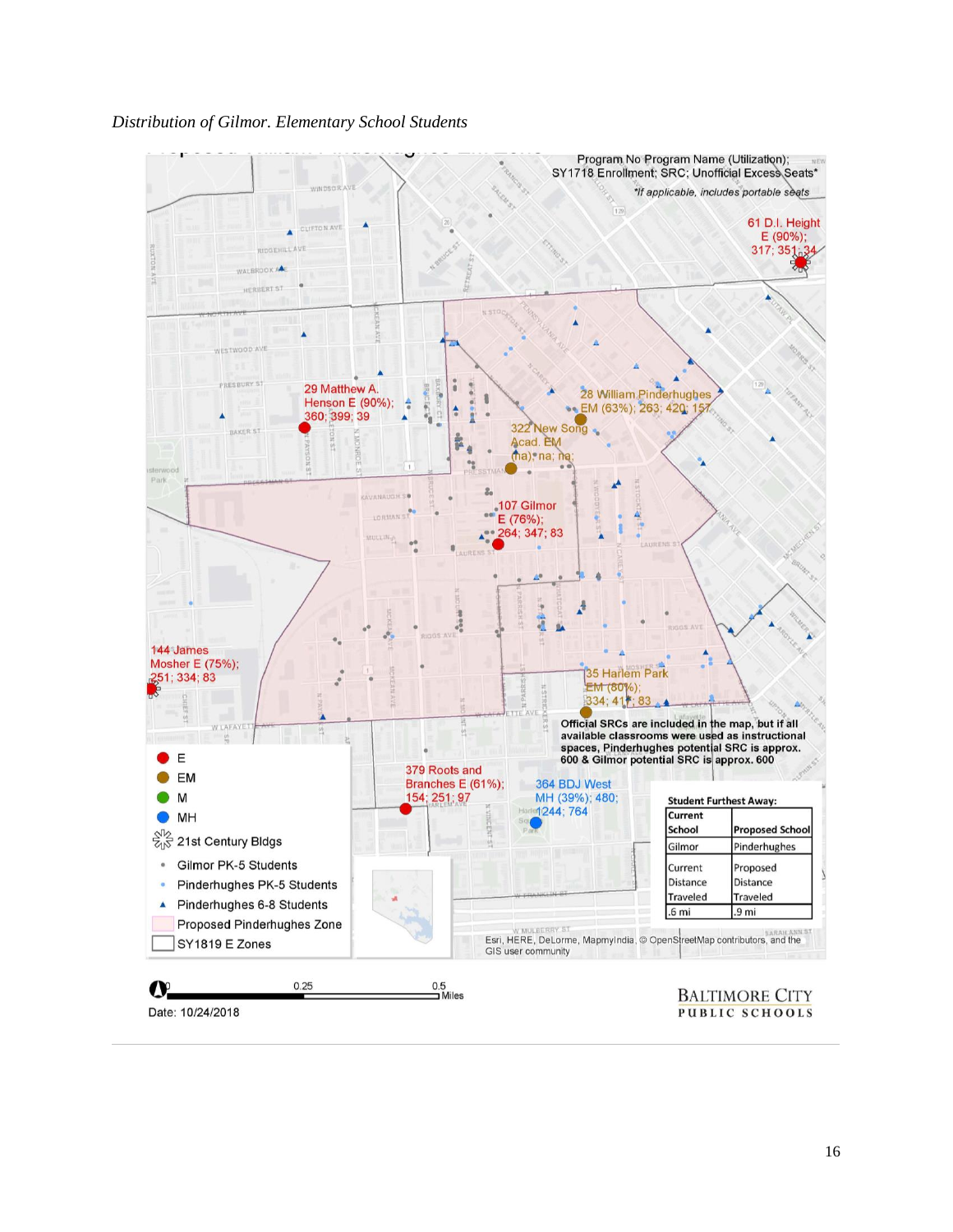#### **Facility Data**

Type: Traditional elementary school State-rated capacity: 347 Address: 1311 N. Gilmor Street, 21217 Planning area: W B Date constructed: 1962 Site size: 3.47 acres Building area: 77,290 sq. ft.

Grades served: pre-k -5 Building utilization rate\*:74% (2018-19) Facility Condition Index\*\*: 97% Educational Adequacy Score\*\*: 65

#### *\* Based on unofficial 2018-19 student data*

*\*\*These two measures are reported in the 2012* State of School Facilities *report commissioned from Jacobs Project Management. The Facility Condition Index is an indicator of the building's condition derived by comparing the cost of renovating the existing building and the cost of constructing a new building of the same size; generally, a figure higher than 75% suggests new construction should be considered. An Educational Adequacy Score below 80 indicates that a building does not meet the standard for supporting excellent teaching and learning.*

#### **Financial Considerations**

• Gilmor Elementary School's budget for the 2018-19 fiscal year is approximately \$2 million in grants and general fund dollars. Dollars linked to schools through the Fair Student Funding model will follow students to the schools they attend in the 2019-20 school year.

#### **Community Feedback and Input, and District Response**

- Gilmor community members expressed concern about the safety of children walking to the Pinderhughes building. Staff acknowledged that safety concerns are legitimate and that developing safety measures will be part of the planning process that will continue throughout 2019. This will include input and support from community partners as well as families, district staff, and school staff. Student safety when traveling to school is also a primary reason the community-based planning team wanted to preserve a middle grades option in the community.
- Gilmor community members expressed concerns about including middle grades students in the newly combined school with a pre-k to grade 8 configuration. Staff shared that the recommendation, which came from a community-based planning team, was designed to preserve a middle school option in Sandtown so that students do not have to travel out of the neighborhood to middle school and can instead stay closer to home. Further, the team believes that keeping siblings in one school provides safer travel options for younger siblings. Staff also shared that the layout and placement of students by grade within the facility as well as the scheduling and use of shared spaces takes into consideration grouping students with grade-appropriate peers.
- Gilmor community members expressed a desire for the school to have more kinds of supports for students and educational opportunities for community members such as GED help and computer skills. Staff encouraged community members to join the planning team and/or the School Family Council to help plan school programming and advocate for partnerships to provide additional supports.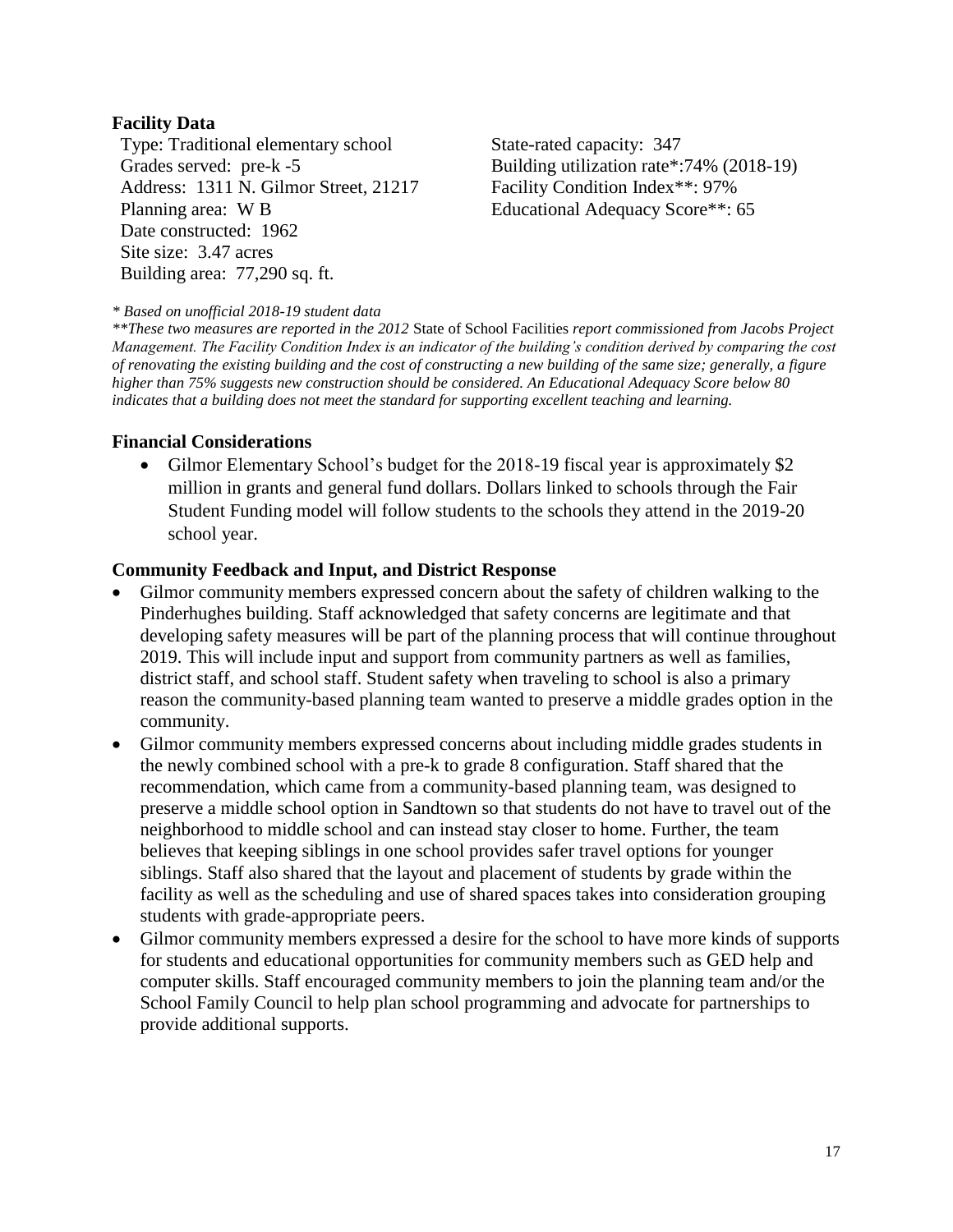#### **Summary of the Board's Final Decision**

• Based on the factors set forth herein, consideration of the CEO's recommendations, written and oral testimony of stakeholders, the portfolio review and school closure recommendation report, and various other documents, reports, and comments, Gilmor Elementary School will close effective summer 2019. The Gilmor building will be surplused to the City of Baltimore in summer 2019.

# **Surplusing Building to the City of Baltimore**

## *Dr. Roland N. Patterson building*

4701 Greenspring Avenue Baltimore, MD 21209

#### **Recommendation**

• Surplus the Dr. Roland N. Patterson building to the City of Baltimore in summer 2019.

#### **Opportunities**

• Reduce excess district building capacity, thereby increasing the districtwide utilization rate and lowering maintenance costs.

#### **Reasons for Surplus**

• City Schools recommends surplusing the Dr. Roland N. Patterson building because it will be vacant as of summer 2019, once relocation of KIPP Harmony Academy to the Walbrook building is complete. The district no longer requires the building for educational use.

#### **Board Action**

On January 8, 2019, the Board voted in favor of the CEO's recommendation to surplus the Dr. Roland N. Patterson building as of summer 2019.

## **Student Enrollment Trends**

• KIPP Harmony Academy, which has been located in the Dr. Roland N. Patterson building, is a successful charter school with a strong waiting list. It is expected that most KIPP families will continue to enroll their students at the school when it moves to its new location. KIPP does not serve an enrollment zone. In the event that some KIPP families choose for students to return to neighborhood schools in the area of the Dr. Roland N. Patterson building, there is currently building capacity to absorb them.

## **Educational Programs Affected**

As a charter school, KIPP Harmony Academy is responsible for securing its own facility. The school will be moving to the Walbrook building, a facility in better condition than the Dr. Roland N. Patterson building.

#### **Student Relocation**

• As a charter school, KIPP Harmony Academy does not serve an enrollment zone but instead is open to all students across the city, with admission determined by lottery. As such, no rezoning will occur, and students will continue to be able to access the school in its new location.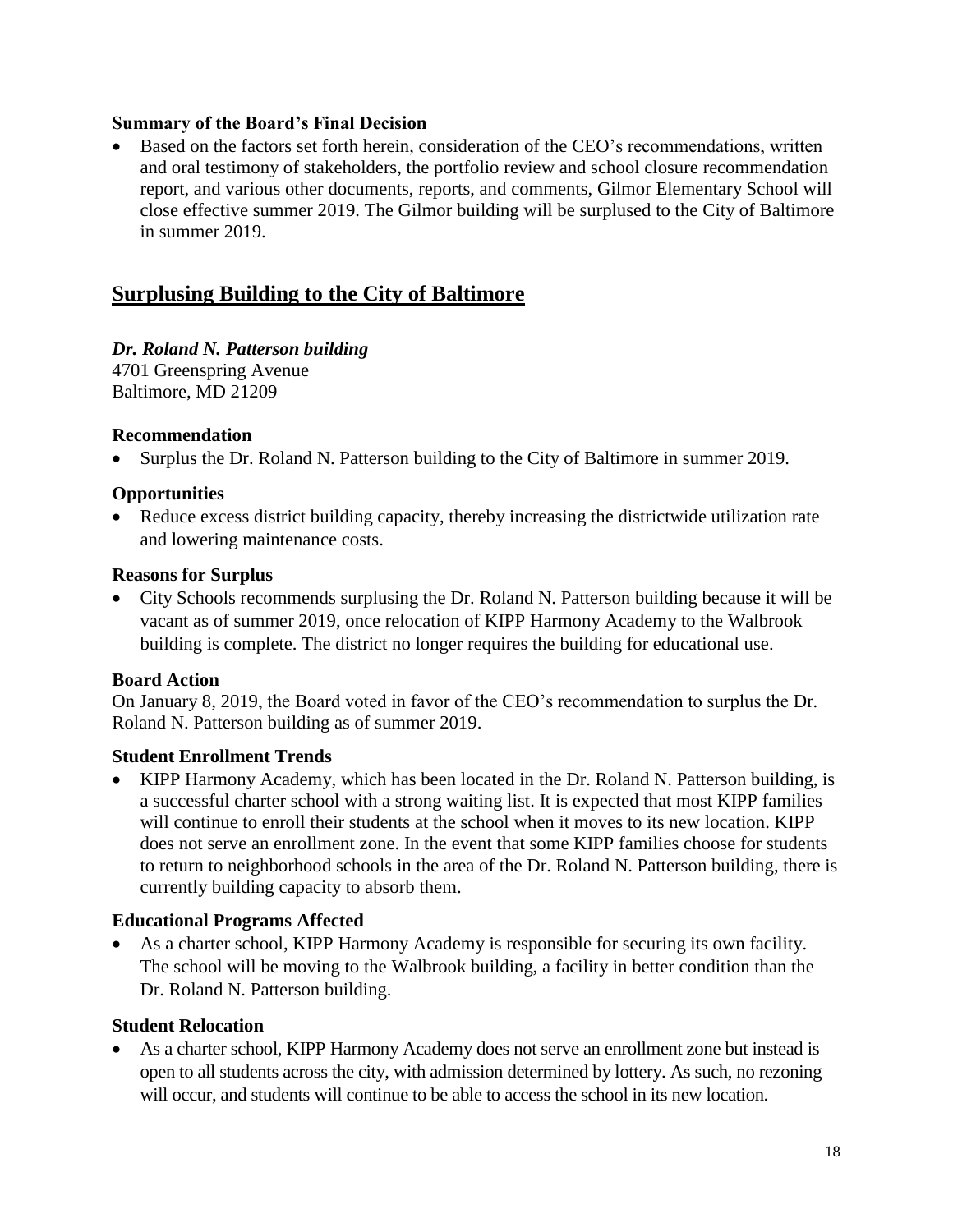#### **Facility Data**

Address: 4701 Greenspring Avenue, 21209 Planning area: NW A Date constructed: 1973 Site size: 26.40 acres Building area: 347,800 sq. ft.

Type: charter school State-rated capacity: 2,113 Grades served: k-8 Building utilization rate\*: 72% (2018-19) Facility Condition Index\*\*: 57% Educational Adequacy Score\*\*: 54

#### *\* Based on unofficial 2018-19 student data*

*\*\* These two measures are reported in the 2012* State of School Facilities *report commissioned from Jacobs Project Management. The Facility Condition Index is an indicator of the building's condition derived by comparing the cost of renovating the existing building and the cost of constructing a new building of the same size; generally, a figure higher than 75% suggests new construction should be considered. An Educational Adequacy Score below 80 indicates that a building does not meet the standard for supporting excellent teaching and learning.*

#### **Financial Considerations**

Once the Dr. Roland N. Patterson building has been returned to the City of Baltimore for disposition, the district will eliminate expenses associated with maintaining this large building in a poor state of repair.

#### **Community Feedback and Input, and District Response**

• Community members shared concerns about what would happen to the Dr. Roland N. Patterson building once it is surplused. Staff members shared that the building would be under the control of the City of Baltimore once it has been surplused out of the district's buildings portfolio.

#### **Summary of the Board's Final Decision**

• Based on the factors set forth herein, consideration of the CEO's recommendations, written and oral testimony of stakeholders, the portfolio review and school closure/building surplus recommendation report, and various other documents, reports, and comments, the Dr. Roland N. Patterson building will be surplused effective summer 2019.